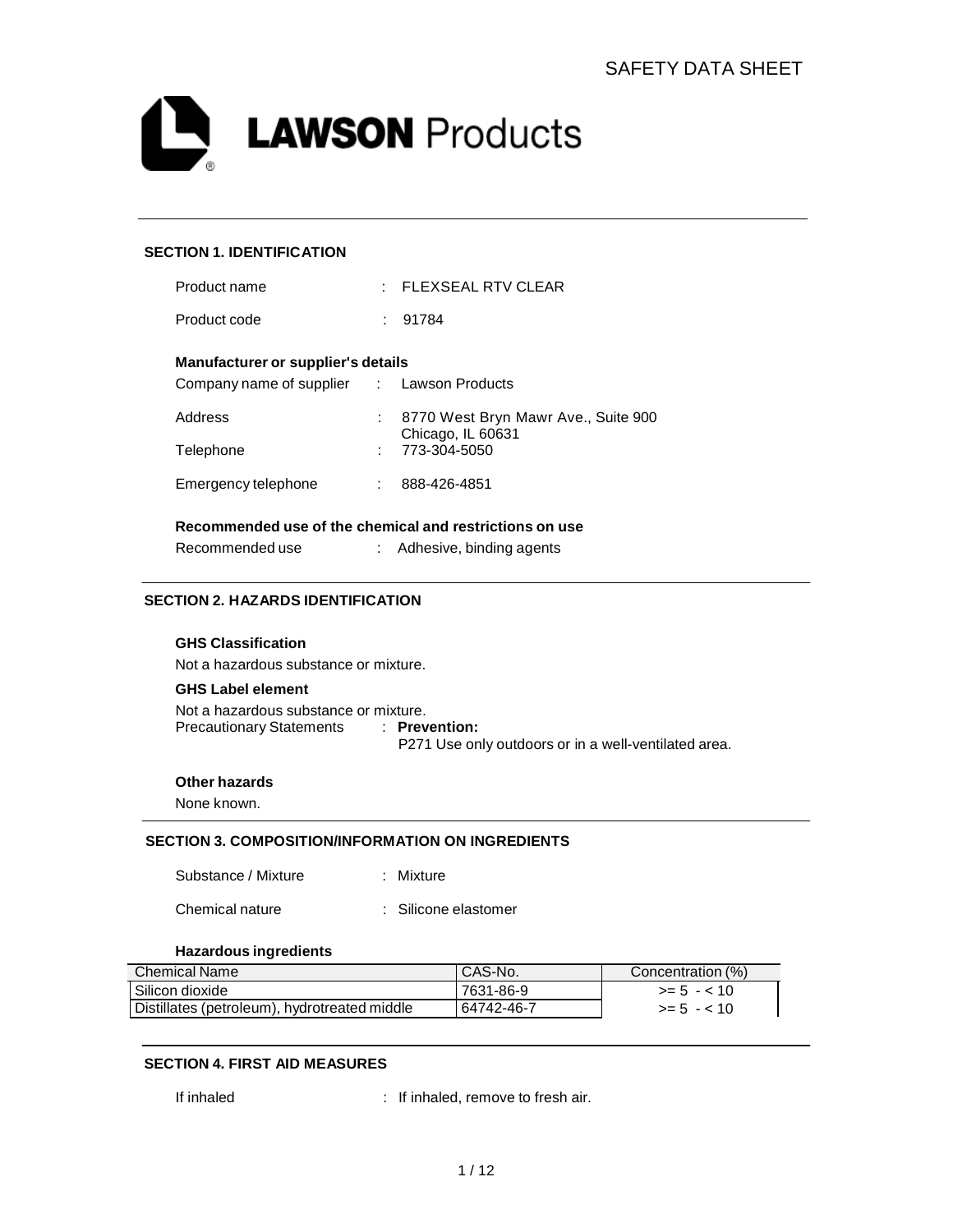# SAFETY DATA SHEET

|                                                                   | Get medical attention if symptoms occur.                                                                                  |
|-------------------------------------------------------------------|---------------------------------------------------------------------------------------------------------------------------|
| In case of skin contact                                           | : Wash with water and soap as a precaution.<br>Get medical attention if symptoms occur.                                   |
| In case of eye contact                                            | $\therefore$ Flush eyes with water as a precaution.<br>Get medical attention if irritation develops and persists.         |
| If swallowed                                                      | : If swallowed, DO NOT induce vomiting.<br>Get medical attention if symptoms occur.<br>Rinse mouth thoroughly with water. |
| Most important symptoms<br>and effects, both acute and<br>delayed | : None known.                                                                                                             |
| Protection of first-aiders                                        | : No special precautions are necessary for first aid responders.                                                          |
| Notes to physician                                                | : Treat symptomatically and supportively.                                                                                 |

## **SECTION 5. FIRE-FIGHTING MEASURES**

| Suitable extinguishing media                      | : Water spray<br>Alcohol-resistant foam<br>Dry chemical<br>Carbon dioxide (CO2)                                                                                                                                                                           |
|---------------------------------------------------|-----------------------------------------------------------------------------------------------------------------------------------------------------------------------------------------------------------------------------------------------------------|
| Unsuitable extinguishing<br>media                 | : None known.                                                                                                                                                                                                                                             |
| Specific hazards during fire<br>fighting          | : Exposure to combustion products may be a hazard to health.                                                                                                                                                                                              |
| Hazardous combustion prod-<br>ucts                | $\therefore$ Carbon oxides<br>Silicon oxides<br>Formaldehyde                                                                                                                                                                                              |
| Specific extinguishing meth-<br>ods               | : Use extinguishing measures that are appropriate to local cir-<br>cumstances and the surrounding environment.<br>Use water spray to cool unopened containers.<br>Remove undamaged containers from fire area if it is safe to do<br>SO.<br>Evacuate area. |
| Special protective equipment<br>for fire-fighters | : Wear self-contained breathing apparatus for firefighting if nec-<br>essary.<br>Use personal protective equipment.                                                                                                                                       |

## **SECTION 6. ACCIDENTAL RELEASE MEASURES**

Personal precautions, protec- : Follow safe handling advice and personal protective equip-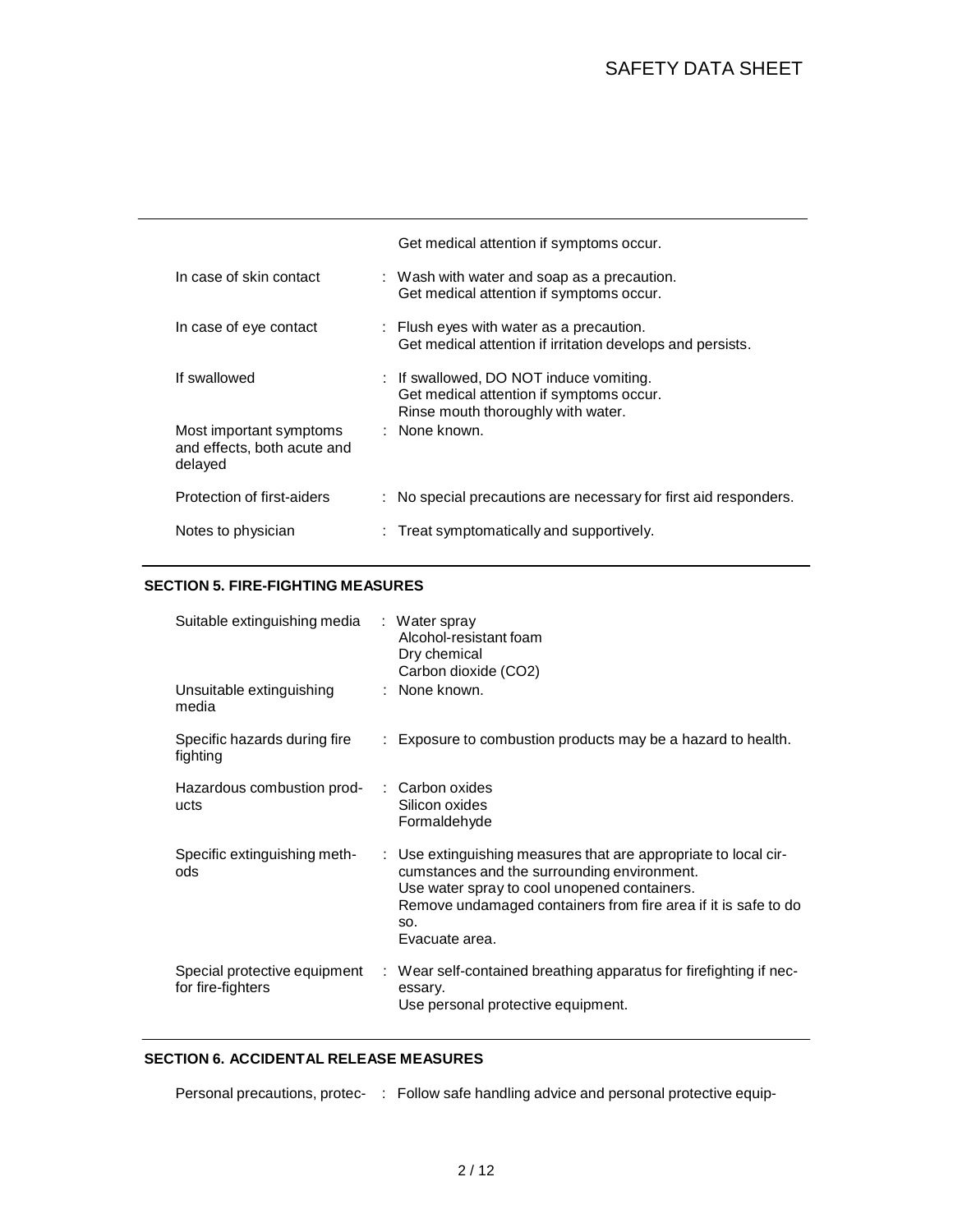| tive equipment and emer-<br>gency procedures             | ment recommendations.                                                                                                                                                                                                                                                                                                                                                                                                                                                                                                                                         |
|----------------------------------------------------------|---------------------------------------------------------------------------------------------------------------------------------------------------------------------------------------------------------------------------------------------------------------------------------------------------------------------------------------------------------------------------------------------------------------------------------------------------------------------------------------------------------------------------------------------------------------|
| Environmental precautions                                | : Discharge into the environment must be avoided.<br>Prevent further leakage or spillage if safe to do so.<br>Retain and dispose of contaminated wash water.<br>Local authorities should be advised if significant spillages<br>cannot be contained.                                                                                                                                                                                                                                                                                                          |
| Methods and materials for<br>containment and cleaning up | : Soak up with inert absorbent material.<br>For large spills, provide diking or other appropriate contain-<br>ment to keep material from spreading. If diked material can be<br>pumped, store recovered material in appropriate container.<br>Clean up remaining materials from spill with suitable absor-<br>bent.<br>Local or national regulations may apply to releases and dis-<br>posal of this material, as well as those materials and items<br>employed in the cleanup of releases. You will need to deter-<br>mine which regulations are applicable. |
|                                                          | Sections 13 and 15 of this SDS provide information regarding<br>certain local or national requirements.                                                                                                                                                                                                                                                                                                                                                                                                                                                       |

## **SECTION 7. HANDLING AND STORAGE**

| Technical measures          | : See Engineering measures under EXPOSURE<br>CONTROLS/PERSONAL PROTECTION section.                                                                            |
|-----------------------------|---------------------------------------------------------------------------------------------------------------------------------------------------------------|
| Local/Total ventilation     | : Use only with adequate ventilation.                                                                                                                         |
| Advice on safe handling     | : Handle in accordance with good industrial hygiene and safety<br>practice.<br>Take care to prevent spills, waste and minimize release to the<br>environment. |
| Conditions for safe storage | : Keep in properly labeled containers.<br>Store in accordance with the particular national regulations.                                                       |
| Materials to avoid          | : Do not store with the following product types:<br>Strong oxidizing agents                                                                                   |

### **SECTION 8. EXPOSURE CONTROLS/PERSONAL PROTECTION**

## **Ingredients with workplace control parameters**

| In              | С  | Val | С    | Bal |
|-----------------|----|-----|------|-----|
| gr              | А  | lu  | on   | sis |
| $\overline{e}d$ | S. | e   | trol |     |
| Sil             | 76 |     | 20   | റ   |
| ic              | 31 | W   | Mi   | S   |
| on              |    | А   | Шi   | Н   |
| di              | 86 | (D  | on   | А   |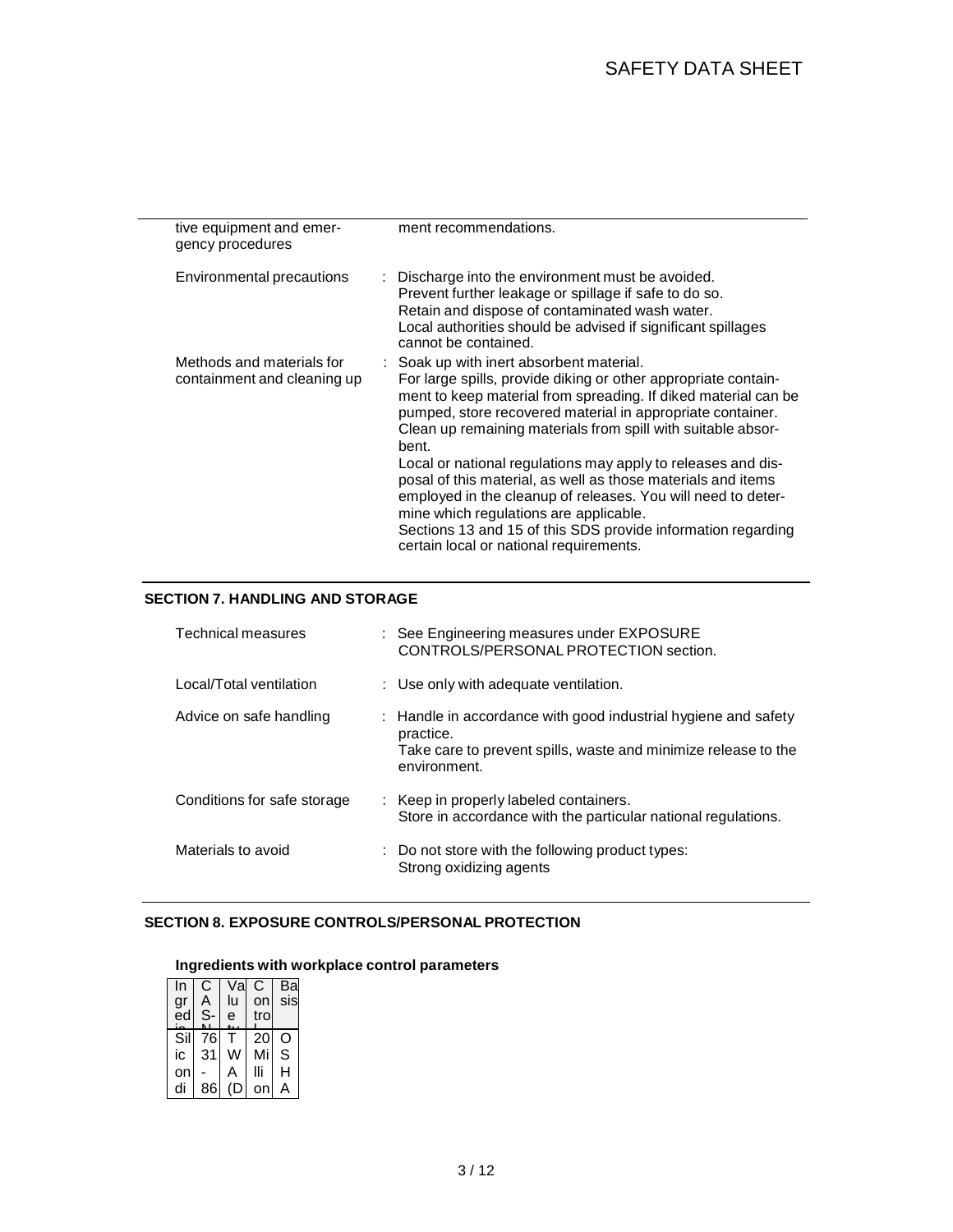|                                                 |            |                | TWA (Dust)                                                                                                | 80 mg/m3<br>$/$ %SiO <sub>2</sub><br>(Silica)                                                                                                                                                                                                                                                                                                                                                                                                                                                                                                                                                                                                                                  | OSHA Z-3            |
|-------------------------------------------------|------------|----------------|-----------------------------------------------------------------------------------------------------------|--------------------------------------------------------------------------------------------------------------------------------------------------------------------------------------------------------------------------------------------------------------------------------------------------------------------------------------------------------------------------------------------------------------------------------------------------------------------------------------------------------------------------------------------------------------------------------------------------------------------------------------------------------------------------------|---------------------|
|                                                 |            |                | <b>TWA</b>                                                                                                | $6 \,\mathrm{mg/m3}$<br>(Silica)                                                                                                                                                                                                                                                                                                                                                                                                                                                                                                                                                                                                                                               | <b>NIOSH REL</b>    |
| Distillates (petroleum),<br>hydrotreated middle | 64742-46-7 |                | <b>TWA (Mist)</b>                                                                                         | $5 \,\mathrm{mg/m}$                                                                                                                                                                                                                                                                                                                                                                                                                                                                                                                                                                                                                                                            | OSHA <sub>Z-1</sub> |
|                                                 |            |                | <b>TWA (Mist)</b>                                                                                         | $5$ mg/m $3$                                                                                                                                                                                                                                                                                                                                                                                                                                                                                                                                                                                                                                                                   | <b>OSHA P0</b>      |
|                                                 |            |                | <b>TWA</b> (Mist)                                                                                         | $5 \,\mathrm{mg/m}$                                                                                                                                                                                                                                                                                                                                                                                                                                                                                                                                                                                                                                                            | <b>NIOSH REL</b>    |
|                                                 |            |                | ST (Mist)                                                                                                 | $10$ mg/m $3$                                                                                                                                                                                                                                                                                                                                                                                                                                                                                                                                                                                                                                                                  | <b>NIOSH REL</b>    |
| <b>Engineering measures</b>                     |            | $10$ ).        |                                                                                                           | Processing may form hazardous compounds (see section<br>Ensure adequate ventilation, especially in confined areas.<br>Minimize workplace exposure concentrations.                                                                                                                                                                                                                                                                                                                                                                                                                                                                                                              |                     |
| Personal protective equipment                   |            |                |                                                                                                           |                                                                                                                                                                                                                                                                                                                                                                                                                                                                                                                                                                                                                                                                                |                     |
| Respiratory protection                          |            |                | adequate protection.                                                                                      | General and local exhaust ventilation is recommended to<br>maintain vapor exposures below recommended limits. Where<br>concentrations are above recommended limits or are<br>unknown, appropriate respiratory protection should be worn.<br>Follow OSHA respirator regulations (29 CFR 1910.134) and<br>use NIOSH/MSHA approved respirators. Protection provided<br>by air purifying respirators against exposure to any<br>hazardous chemical is limited. Use a positive pressure air<br>supplied respirator if there is any potential for uncontrolled<br>release, exposure levels are unknown, or any other<br>circumstance where air purifying respirators may not provide |                     |
| Hand protection                                 |            |                |                                                                                                           |                                                                                                                                                                                                                                                                                                                                                                                                                                                                                                                                                                                                                                                                                |                     |
| Remarks                                         |            |                |                                                                                                           | : Wash hands before breaks and at the end of workday.                                                                                                                                                                                                                                                                                                                                                                                                                                                                                                                                                                                                                          |                     |
| Eye protection                                  |            | Safety glasses |                                                                                                           | : Wear the following personal protective equipment:                                                                                                                                                                                                                                                                                                                                                                                                                                                                                                                                                                                                                            |                     |
| Skin and body protection                        |            |                | Skin should be washed after contact.                                                                      |                                                                                                                                                                                                                                                                                                                                                                                                                                                                                                                                                                                                                                                                                |                     |
| Hygiene measures                                |            |                | located close to the working place.<br>When using do not eat, drink or smoke.<br>quire added precautions. | : Ensure that eye flushing systems and safety showers are<br>Wash contaminated clothing before re-use.<br>These precautions are for room temperature handling. Use at<br>elevated temperature or aerosol/spray applications may re-                                                                                                                                                                                                                                                                                                                                                                                                                                            |                     |

## **SECTION 9. PHYSICAL AND CHEMICAL PROPERTIES**

| Appearance | : paste     |
|------------|-------------|
| Color      | : colorless |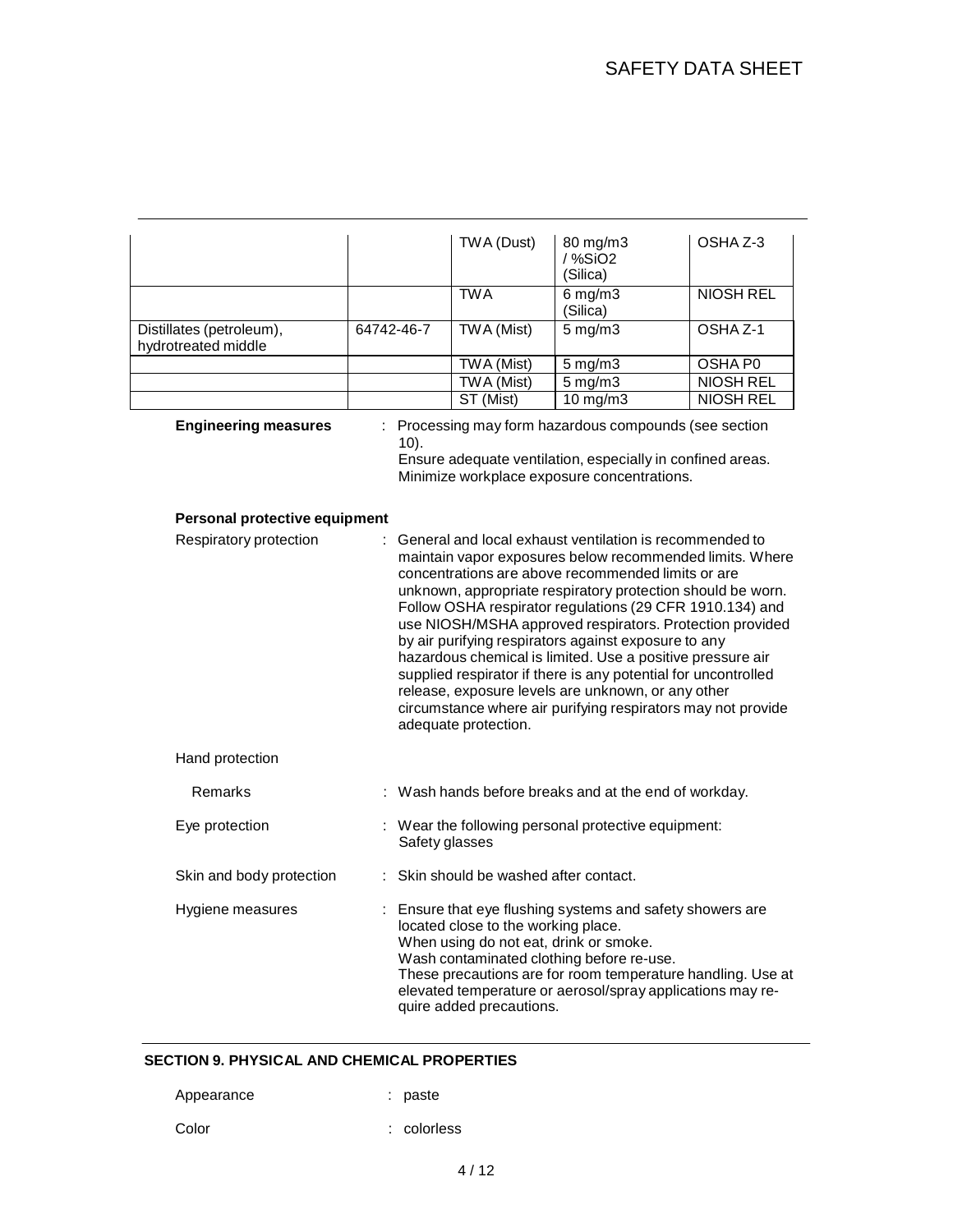| Odor                                                                              |   | Acetic acid                                              |
|-----------------------------------------------------------------------------------|---|----------------------------------------------------------|
| <b>Odor Threshold</b>                                                             |   | No data available                                        |
| pH                                                                                |   | Not applicable                                           |
| Melting point/freezing point<br>Initial boiling point and boiling<br>range        | ÷ | No data available<br>: Not applicable                    |
| Flash point                                                                       |   | : $>100 \text{ C}$<br>Method: closed cup                 |
| Evaporation rate                                                                  |   | : Not applicable                                         |
| Flammability (solid, gas)                                                         |   | : Not classified as a flammability hazard                |
| Upper explosion limit                                                             |   | No data available                                        |
| Lower explosion limit                                                             |   | No data available                                        |
| Vapor pressure                                                                    |   | Not applicable                                           |
| Relative vapor density                                                            |   | : No data available                                      |
| Relative density                                                                  |   | : 1.007                                                  |
| Solubility(ies)<br>Water solubility<br>Partition coefficient: n-<br>octanol/water |   | : No data available<br>: No data available               |
| Autoignition temperature                                                          |   | : No data available                                      |
| Decomposition temperature                                                         |   | : No data available                                      |
| Viscosity<br>Viscosity, dynamic                                                   |   | : Not applicable                                         |
| <b>Explosive properties</b>                                                       |   | Not explosive                                            |
| Oxidizing properties                                                              | ÷ | The substance or mixture is not classified as oxidizing. |
| Molecular weight                                                                  |   | No data available                                        |

## **SECTION 10. STABILITY AND REACTIVITY**

- 
- Reactivity **Reactivity** : Not classified as a reactivity hazard.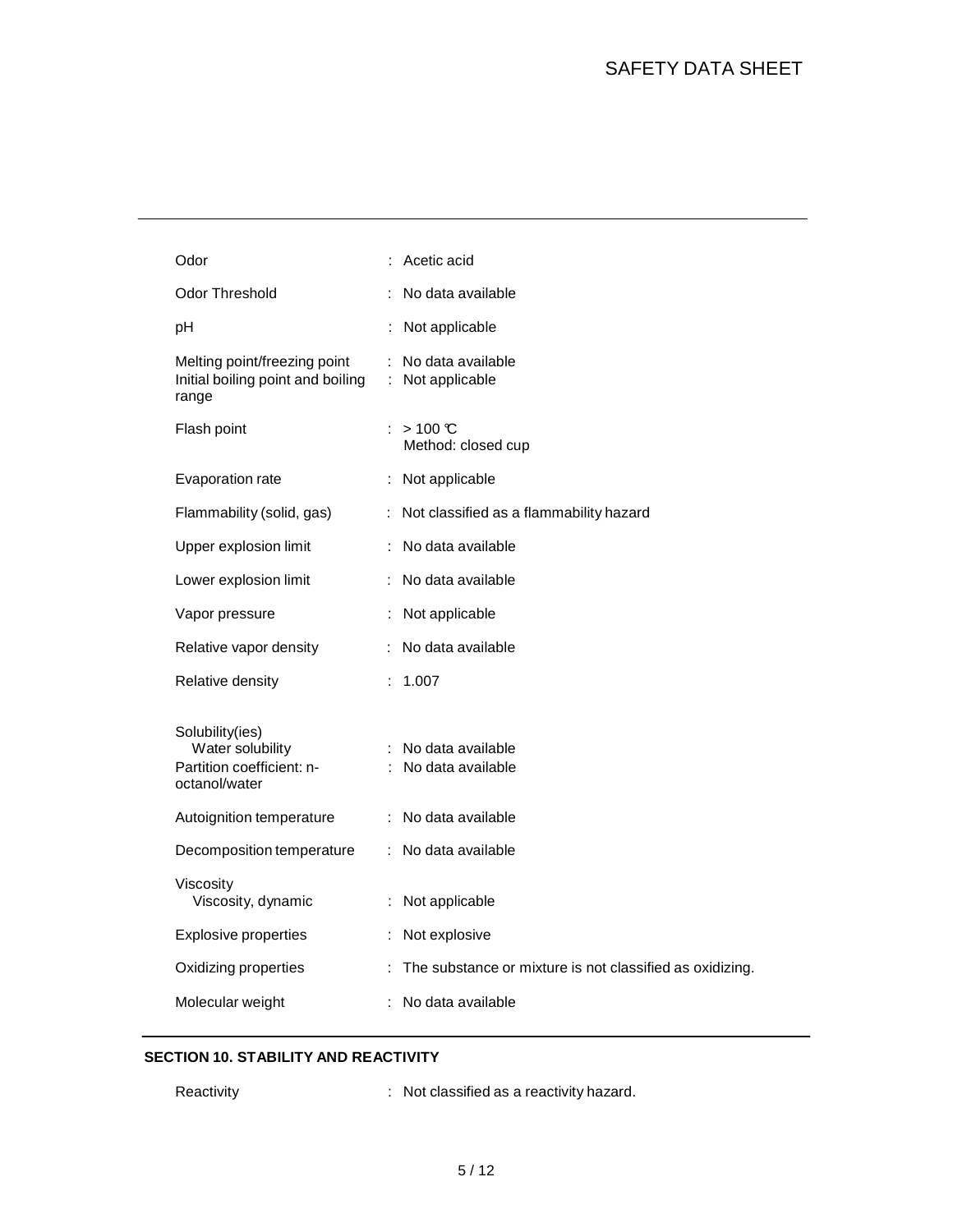| Chemical stability<br>Possibility of hazardous reac-<br>tions               |  | : Stable under normal conditions.<br>: Use at elevated temperatures may form highly hazardous<br>compounds.<br>Can react with strong oxidizing agents.<br>Acetic acid is formed upon contact with water or humid air.<br>When heated to temperatures above 150 $\mathbb{C}$ (300 $\mathbb{F}$ ) i n the<br>presence of air, trace quantities of formaldehyde may be<br>released.<br>Adequate ventilation is required.<br>See OSHA formaldehyde standard, 29 CFR 1910.1048<br>Hazardous decomposition products will be formed at elevated<br>temperatures. |
|-----------------------------------------------------------------------------|--|-----------------------------------------------------------------------------------------------------------------------------------------------------------------------------------------------------------------------------------------------------------------------------------------------------------------------------------------------------------------------------------------------------------------------------------------------------------------------------------------------------------------------------------------------------------|
| Conditions to avoid                                                         |  | : None known.                                                                                                                                                                                                                                                                                                                                                                                                                                                                                                                                             |
| Incompatible materials                                                      |  | $\therefore$ Oxidizing agents                                                                                                                                                                                                                                                                                                                                                                                                                                                                                                                             |
| Hazardous decomposition products<br>Thermal decomposition<br>: Formaldehyde |  |                                                                                                                                                                                                                                                                                                                                                                                                                                                                                                                                                           |

# **SECTION 11. TOXICOLOGICAL INFORMATION**

| Information on likely routes of exposure<br>Skin contact<br>Ingestion<br>Eye contact |                                                                                                                                                                                                                          |
|--------------------------------------------------------------------------------------|--------------------------------------------------------------------------------------------------------------------------------------------------------------------------------------------------------------------------|
| <b>Acute toxicity</b>                                                                |                                                                                                                                                                                                                          |
| Not classified based on available information.                                       |                                                                                                                                                                                                                          |
| <b>Product:</b>                                                                      |                                                                                                                                                                                                                          |
| Acute inhalation toxicity                                                            | $:$ Acute toxicity estimate: $> 10$ mg/l<br>Exposure time: 4 h<br>Test atmosphere: dust/mist<br>Method: Calculation method                                                                                               |
| Ingredients:                                                                         |                                                                                                                                                                                                                          |
| Silicon dioxide:<br>Acute oral toxicity                                              | : LD50 (Rat): $> 3,300$ mg/kg<br>Assessment: The substance or mixture has no acute oral tox-<br>icity<br>Remarks: Information taken from reference works and the<br>literature.                                          |
| Acute inhalation toxicity                                                            | : LC50 (Rat): $> 2.08$ mg/l<br>Exposure time: 4 h<br>Test atmosphere: dust/mist<br>Assessment: The substance or mixture has no acute inhala-<br>tion toxicity<br>Remarks: Information taken from reference works and the |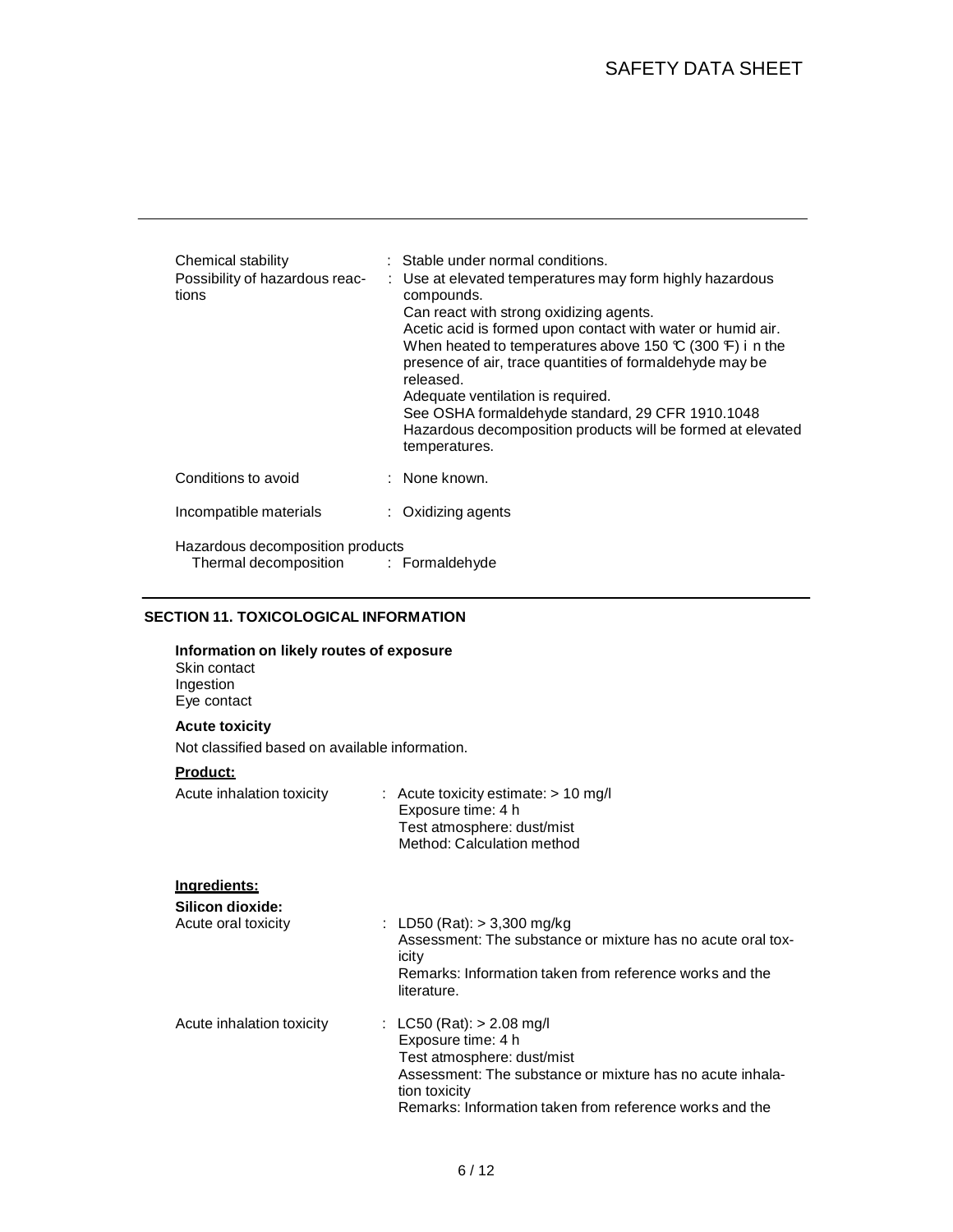# SAFETY DATA SHEET

#### literature.

| Acute dermal toxicity | : LD50 (Rabbit): $>$ 5,000 mg/kg                         |
|-----------------------|----------------------------------------------------------|
|                       | Assessment: The substance or mixture has no acute dermal |
|                       | toxicity                                                 |
|                       | Remarks: Information taken from reference works and the  |
|                       | literature.                                              |

#### **Distillates (petroleum), hydrotreated middle:**

| Acute oral toxicity       | : LD50 (Rat): $> 5,000$ mg/kg                                               |
|---------------------------|-----------------------------------------------------------------------------|
| Acute inhalation toxicity | : LC50 (Rat): 1.78 mg/l<br>Exposure time: 4 h<br>Test atmosphere: dust/mist |
| Acute dermal toxicity     | : LD50 (Rat): $> 2,000$ mg/kg                                               |

#### **Skin corrosion/irritation**

Not classified based on available information.

## **Ingredients:**

**Silicon dioxide:** Result: No skin irritation Remarks: Information taken from reference works and the literature.

#### **Serious eye damage/eye irritation**

Not classified based on available information.

#### **Ingredients:**

**Silicon dioxide:** Result: No eye irritation Remarks: Information taken from reference works and the literature.

#### **Respiratory or skin sensitization**

Skin sensitization: Not classified based on available information. Respiratory sensitization: Not classified based on available information.

#### **Ingredients:**

**Silicon dioxide:** Assessment: Does not cause skin sensitization.

Test Type: Skin: test type not specified Species: Guinea pig Remarks: No known sensitising effect. Information taken from reference works and the literature.

#### **Germ cell mutagenicity**

Not classified based on available information.

#### **Ingredients: Silicon dioxide:** Genotoxicity in vitro : Result: negative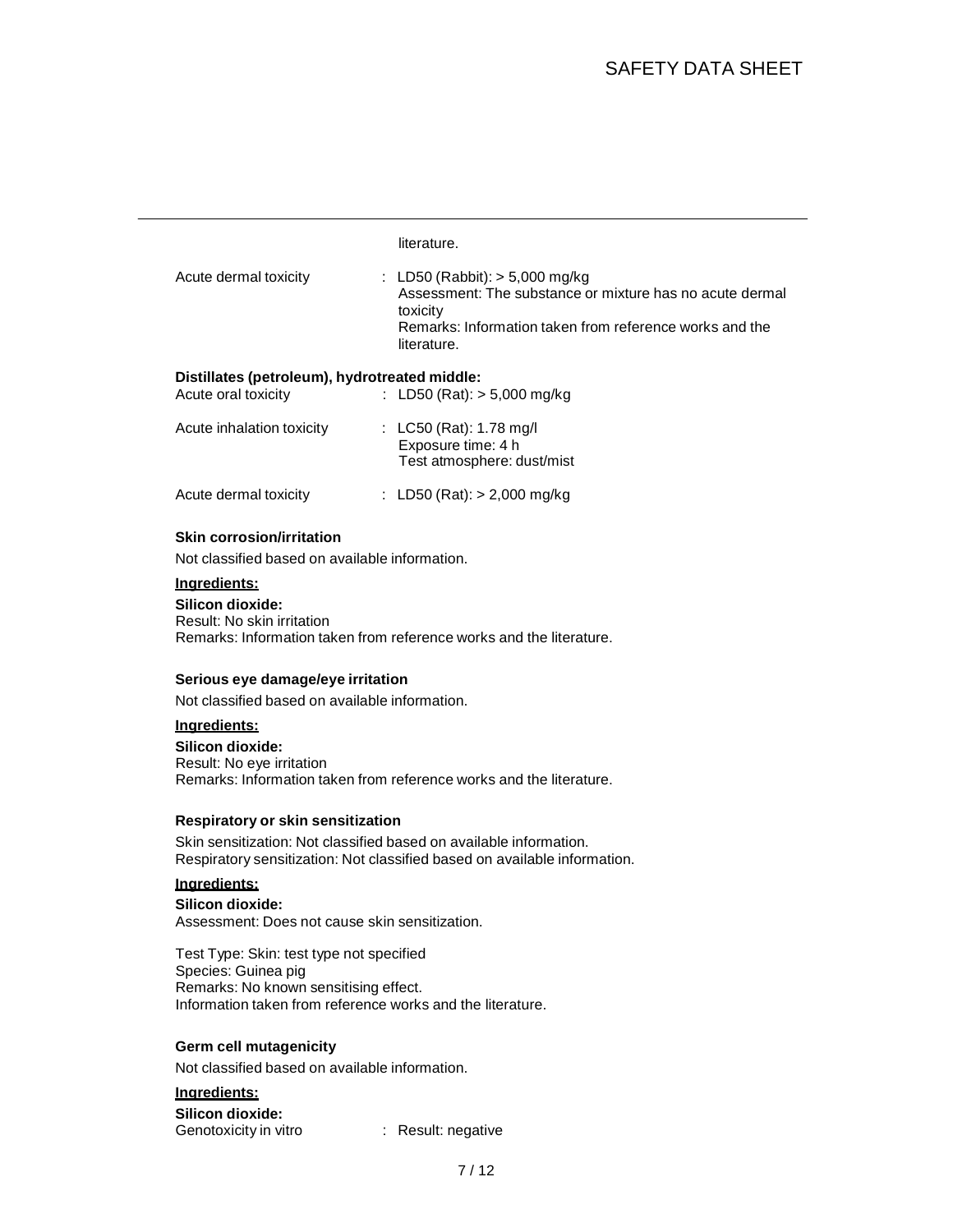|                                                               | Remarks: Information taken from reference works and the<br>literature.                                                                                         |
|---------------------------------------------------------------|----------------------------------------------------------------------------------------------------------------------------------------------------------------|
| Genotoxicity in vivo                                          | : Application Route: Ingestion<br>Result: negative<br>Remarks: Information taken from reference works and the<br>literature.                                   |
| Germ cell mutagenicity -<br>Assessment                        | : Animal testing did not show any mutagenic effects.                                                                                                           |
| Carcinogenicity                                               |                                                                                                                                                                |
| Not classified based on available information.<br><b>IARC</b> | No ingredient of this product present at levels greater than or<br>equal to 0.1% is identified as probable, possible or confirmed<br>human carcinogen by IARC. |
| <b>OSHA</b>                                                   | No ingredient of this product present at levels greater than or<br>equal to 0.1% is identified as a carcinogen or potential carcino-<br>gen by OSHA.           |
| <b>NTP</b>                                                    | No ingredient of this product present at levels greater than or<br>equal to 0.1% is identified as a known or anticipated carcinogen<br>by NTP.                 |
| <b>Reproductive toxicity</b>                                  |                                                                                                                                                                |
| Not classified based on available information.                |                                                                                                                                                                |
| <b>STOT-single exposure</b>                                   |                                                                                                                                                                |

Not classified based on available information.

#### **STOT-repeated exposure**

Not classified based on available information.

#### **Aspiration toxicity**

Not classified based on available information.

## **Ingredients:**

## **Distillates (petroleum), hydrotreated middle:**

The substance or mixture is known to cause human aspiration toxicity hazards or has to be regarded as if it causes a human aspiration toxicity hazard.

## **SECTION 12. ECOLOGICAL INFORMATION**

#### **Ecotoxicity**

No data available

### **Persistence and degradability**

No data available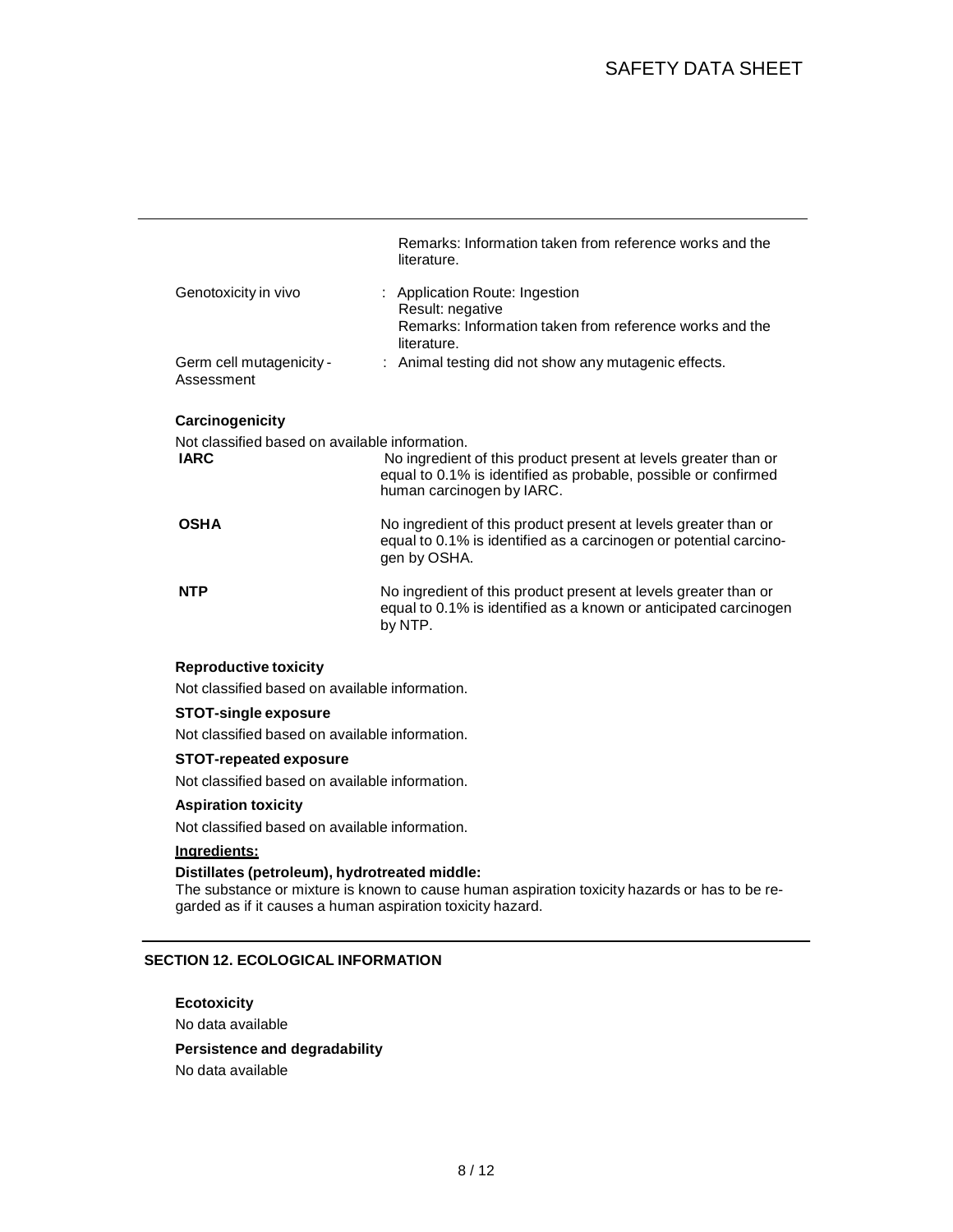### **Bioaccumulative potential** No data available

#### **Mobility in soil**

No data available

## **Other adverse effects**

No data available

### **SECTION 13. DISPOSAL CONSIDERATIONS**

#### **Disposal methods**

| Resource Conservation and<br>Recovery Act (RCRA) | : This product has been evaluated for RCRA characteristics<br>and does not meet the criteria of hazardous waste if discarded<br>in its purchased form. |
|--------------------------------------------------|--------------------------------------------------------------------------------------------------------------------------------------------------------|
| Waste from residues                              | : Dispose of in accordance with local regulations.                                                                                                     |
| Contaminated packaging                           | : Dispose of as unused product.<br>Empty containers should be taken to an approved waste han-<br>dling site for recycling or disposal.                 |

### **SECTION 14. TRANSPORT INFORMATION**

#### **International Regulation**

### **UNRTDG**

Not regulated as a dangerous good

#### **IATA-DGR**

Not regulated as a dangerous good

#### **IMDG-Code**

Not regulated as a dangerous good

## **Transport in bulk according to Annex II of MARPOL 73/78 and the IBC Code**

Not applicable for product as supplied.

### **Domestic regulation**

**49 CFR** Not regulated as a dangerous good

## **SECTION 15. REGULATORY INFORMATION**

### **EPCRA - Emergency Planning and Community Right-to-Know**

### **CERCLA Reportable Quantity**

| Ingredients      | CAS-No.  | Component RQ<br>(lbs) | Calculated product RQ<br>(lbs) |
|------------------|----------|-----------------------|--------------------------------|
| Acetic acid      | 64-19-7  | 5000                  |                                |
| Acetic anhydride | 108-24-7 | 5000                  |                                |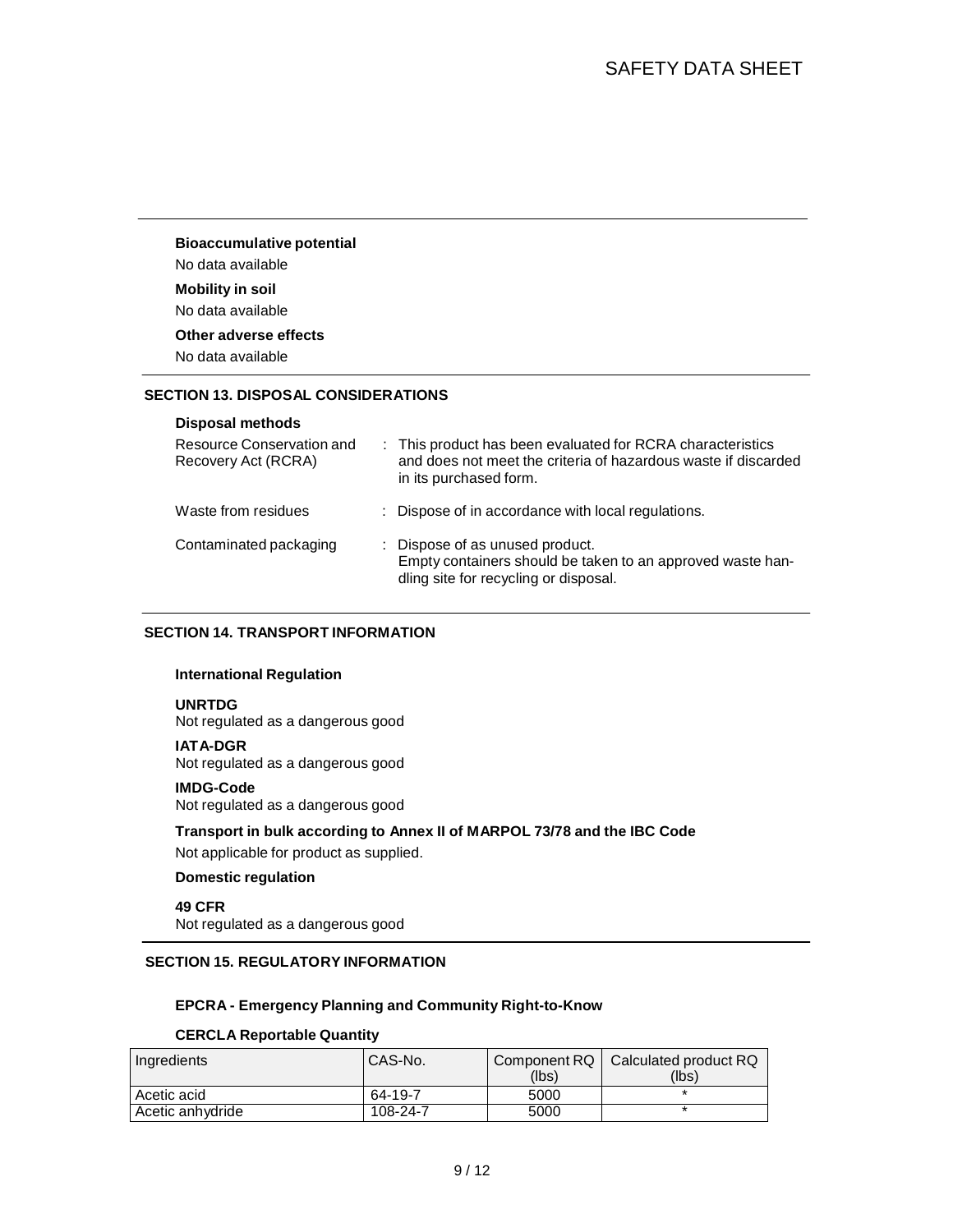\*: Calculated RQ exceeds reasonably attainable upper limit.

# **SARA 304 Extremely Hazardous Substances Reportable Quantity** This material does not contain any components with a section 304 EHS RQ. **SARA 311/312 Hazards** : No SARA Hazards **SARA 302** : No chemicals in this material are subject to the reporting requirements of SARA Title III, Section 302. **SARA 313** : This material does not contain any chemical components with known CAS numbers that exceed the threshold (De Minimis) reporting levels established by SARA Title III, Section 313. **US State Regulations Pennsylvania Right To Know** Dimethyl siloxane, hydroxy-terminated 70131-67-8 70 - 90 % Silicon dioxide 7631-86-9 5 - 10 % Distillates (petroleum), hydrotreated middle 64742-46-7 5 - 10 % Acetic acid 64-19-7 0 - 0.1 % Acetic anhydride 108-24-7 0 - 0.1 % **New Jersey Right To Know** Dimethyl siloxane, hydroxy-terminated 70131-67-8 70 - 90 % Silicon dioxide 7631-86-9 5 - 10 % Distillates (petroleum), hydrotreated middle 64742-46-7 5 - 10 % **California Prop 65** This product does not contain any chemicals known to the State of California to cause cancer, birth, or any other reproductive defects. **The ingredients of this product are reported in the following inventories:** REACH : All ingredients (pre-)registered or exempt. TSCA : All chemical substances in this material are included on or exempted from listing on the TSCA Inventory of Chemical Substances. DSL **EXECUTE:** All chemical substances in this product comply with the CEPA 1999 and NSNR and are on or exempt from listing on the Canadian Domestic Substances List (DSL). AICS : All ingredients listed or exempt. IECSC : All ingredients listed or exempt.

PICCS : All ingredients listed or exempt.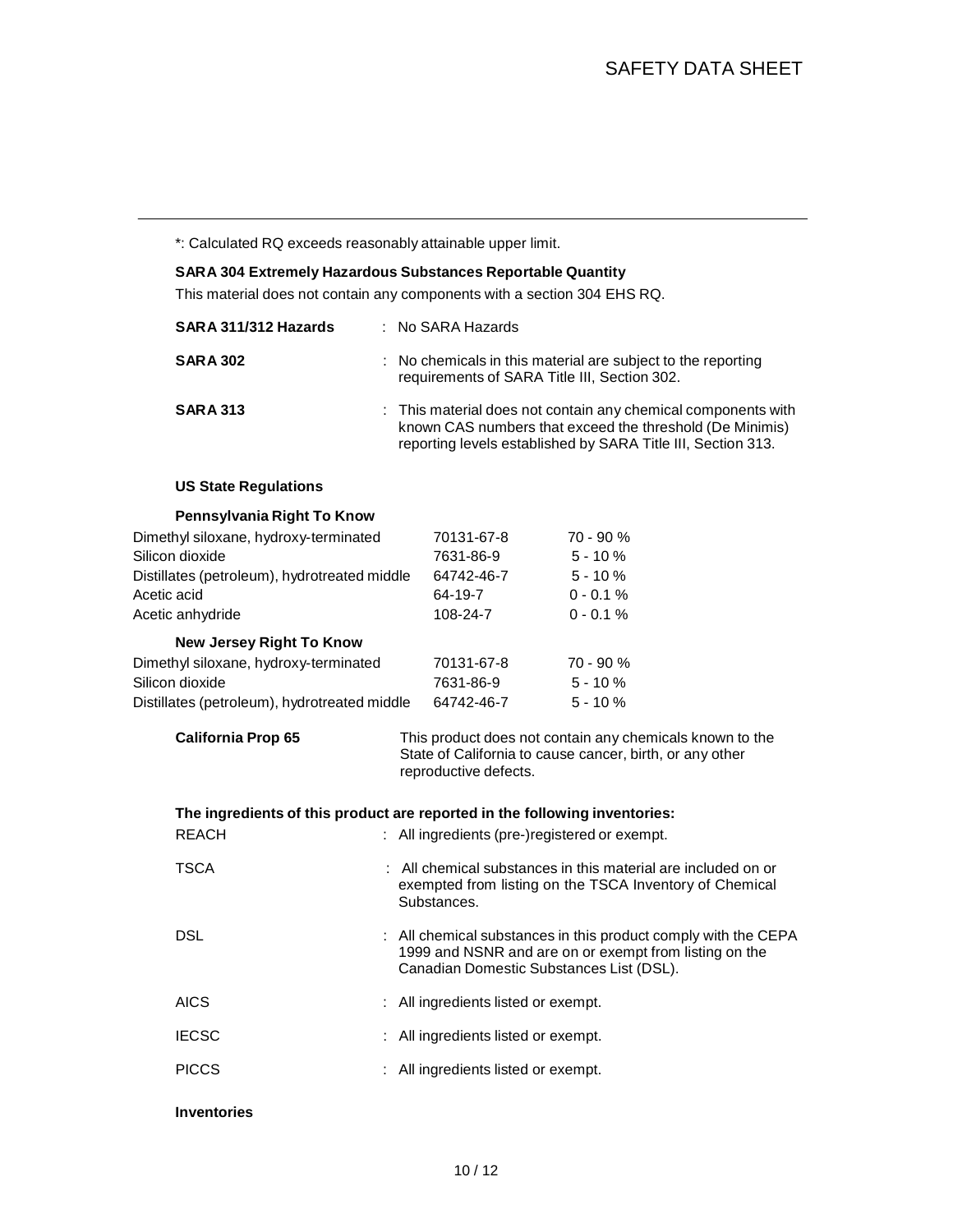AICS (Australia), DSL (Canada), IECSC (China), REACH (European Union), ENCS (Japan), ISHL (Japan), KECI (Korea), NZIoC (New Zealand), PICCS (Philippines), NECSI (Taiwan), TSCA (USA)

## **SECTION 16. OTHER INFORMATION**





#### **Full text of other abbreviations**

| <b>NIOSH REL</b><br>OSHA P <sub>0</sub>                                  | : USA. NIOSH Recommended Exposure Limits<br>: USA. OSHA - TABLE Z-1 Limits for Air Contaminants -<br>1910.1000                                         |
|--------------------------------------------------------------------------|--------------------------------------------------------------------------------------------------------------------------------------------------------|
| OSHA Z-1                                                                 | : USA. Occupational Exposure Limits (OSHA) - Table Z-1 Lim-<br>its for Air Contaminants                                                                |
| OSHA Z-3                                                                 | : USA. Occupational Exposure Limits (OSHA) - Table Z-3 Min-<br>eral Dusts                                                                              |
| NIOSH REL / TWA                                                          | : Time-weighted average concentration for up to a 10-hour<br>workday during a 40-hour workweek                                                         |
| NIOSH REL / ST                                                           | : STEL - 15-minute TWA exposure that should not be exceeded<br>at any time during a workday                                                            |
| OSHA PO / TWA                                                            | : 8-hour time weighted average                                                                                                                         |
| OSHA Z-1 / TWA                                                           | : 8-hour time weighted average                                                                                                                         |
| OSHA Z-3 / TWA                                                           | : 8-hour time weighted average                                                                                                                         |
| Sources of key data used to<br>compile the Material Safety<br>Data Sheet | : Internal technical data, data from raw material SDSs, OECD<br>eChem Portal search results and European Chemicals Agen-<br>cy, http://echa.europa.eu/ |
| <b>Revision Date</b>                                                     | : 02/11/2015                                                                                                                                           |

The information provided in this Safety Data Sheet is correct to the best of our knowledge, information and belief at the date of its publication. The information is designed only as a guidance for safe handling, use, processing, storage, transportation, disposal and release and shall not be considered a warranty or quality specification of any type. The information provided relates only to the specific material identified at the top of this SDS and may not be valid when the SDS material is used in combination with any other materials or in any process, unless specified in the text. Material users should review the information and recommendations